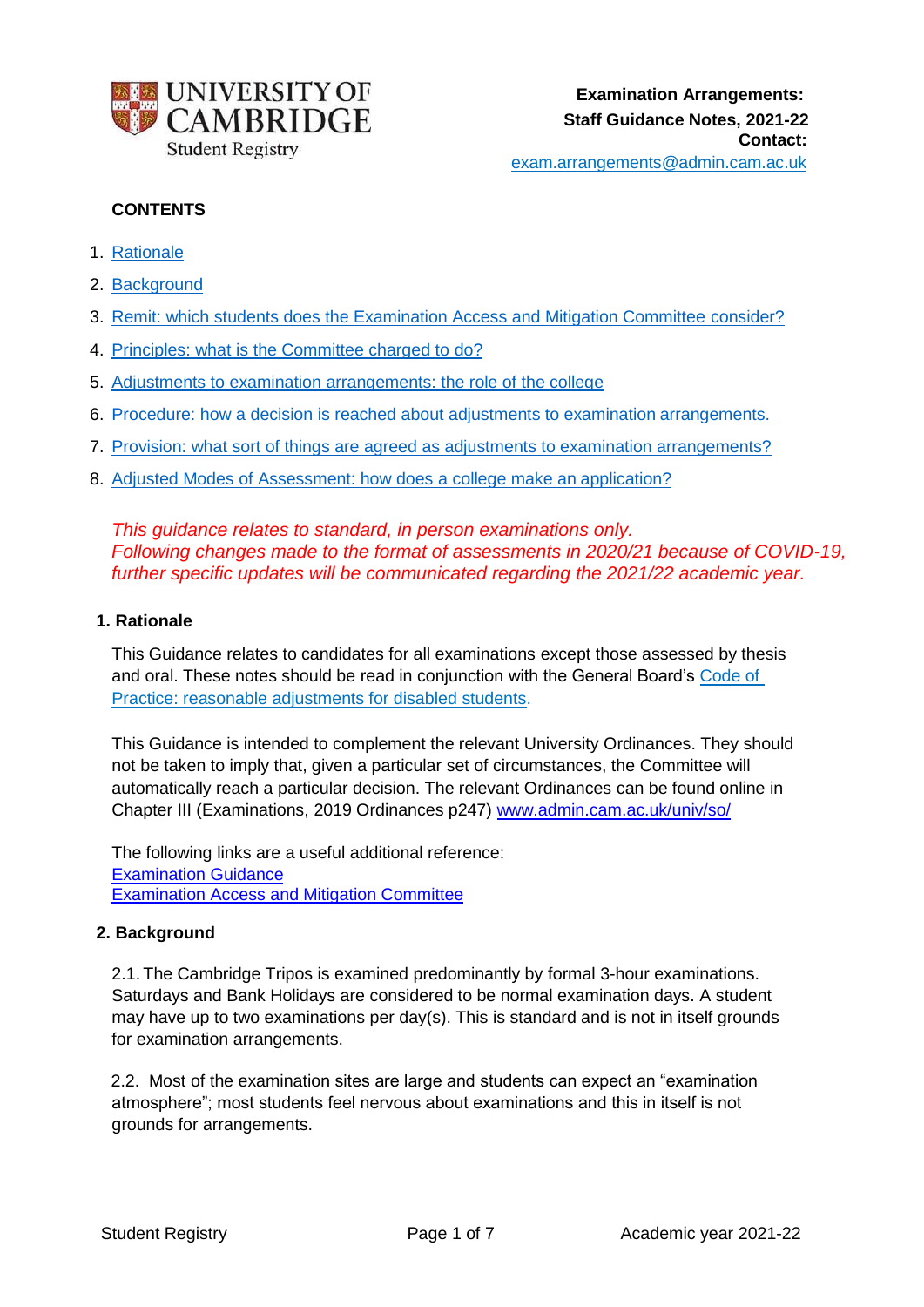2.3. University examination regulations apply to all students including those who have examination arrangements.

*Further guidance on the legal requirements under the Equality Act 2010 is available in the General Board's' [Code of Practice: reasonable adjustments for disabled students](https://www.educationalpolicy.admin.cam.ac.uk/supporting-students)*

## **3. Remit: which students does the Examination Access and Mitigation Committee consider?**

3.1. The Examination Access and Mitigation Committee ('EAMC') considers requests for students on courses with a taught element: Tripos and certain Postgraduate courses.

3.2 The Committee is authorised to adjust the arrangements or conditions under which an examination is sat such as the length, timing and place of examination, and the use of a computer, as set out in detail in section 6 below.

3.3 Where these adjustments do not adequately enable a disabled student to avoid the specific, substantial disadvantage which they would experience as a result of their disability, the Committee may also consider requests for an adjusted [mode of assessment.](https://www.student-registry.admin.cam.ac.uk/about-us/EAMC) This will, in most cases, entail the Committee setting aside the regulations for the examination where to do so is an effective and reasonable means of avoiding the disadvantage in question, and where there is no equally effective, reasonable, alternative means of avoiding that disadvantage.

## **4. Principles: what is the Examination Access and Mitigation Committee charged to do?**

4.1. The Committee has the following overarching aims:

- To endeavour to ensure parity of treatment between applicants to the Committee who share similar circumstances, whilst recognising that each case is individual.
- To be mindful of the interests of students taking the same examination but who are not applicants to the Committee.
- To ensure that, particularly in relation to disregarding terms and repeating a period of study, an applicant is neither advantaged nor disadvantaged in comparison with other students.

4.2. Requests for consideration of an adjusted mode of assessment will be for exceptional cases of disability and will be considered on a case-by-case basis. In determining whether an adjusted form of assessment is appropriate, both the particular needs of a student and the particular competence standards being assessed in the examination will be taken into account. Further information is available on the Adjusted Modes of Assessment webpage: [https://www.student-registry.admin.cam.ac.uk/examinations-further-guidance](https://www.student-registry.admin.cam.ac.uk/examinations-further-guidance-staff/colleges/examination-arrangements#AMA)[staff/colleges/examination-arrangements#AMA](https://www.student-registry.admin.cam.ac.uk/examinations-further-guidance-staff/colleges/examination-arrangements#AMA)

4.3. The Committee considers requests for examination arrangements from colleges on behalf of their students. No student may apply directly to the Committee. Where another body (such as faculty, department, or student union) presents a case for a student, the Committee will direct the student to their college.

4.4 The Committee considers each request on an individual basis.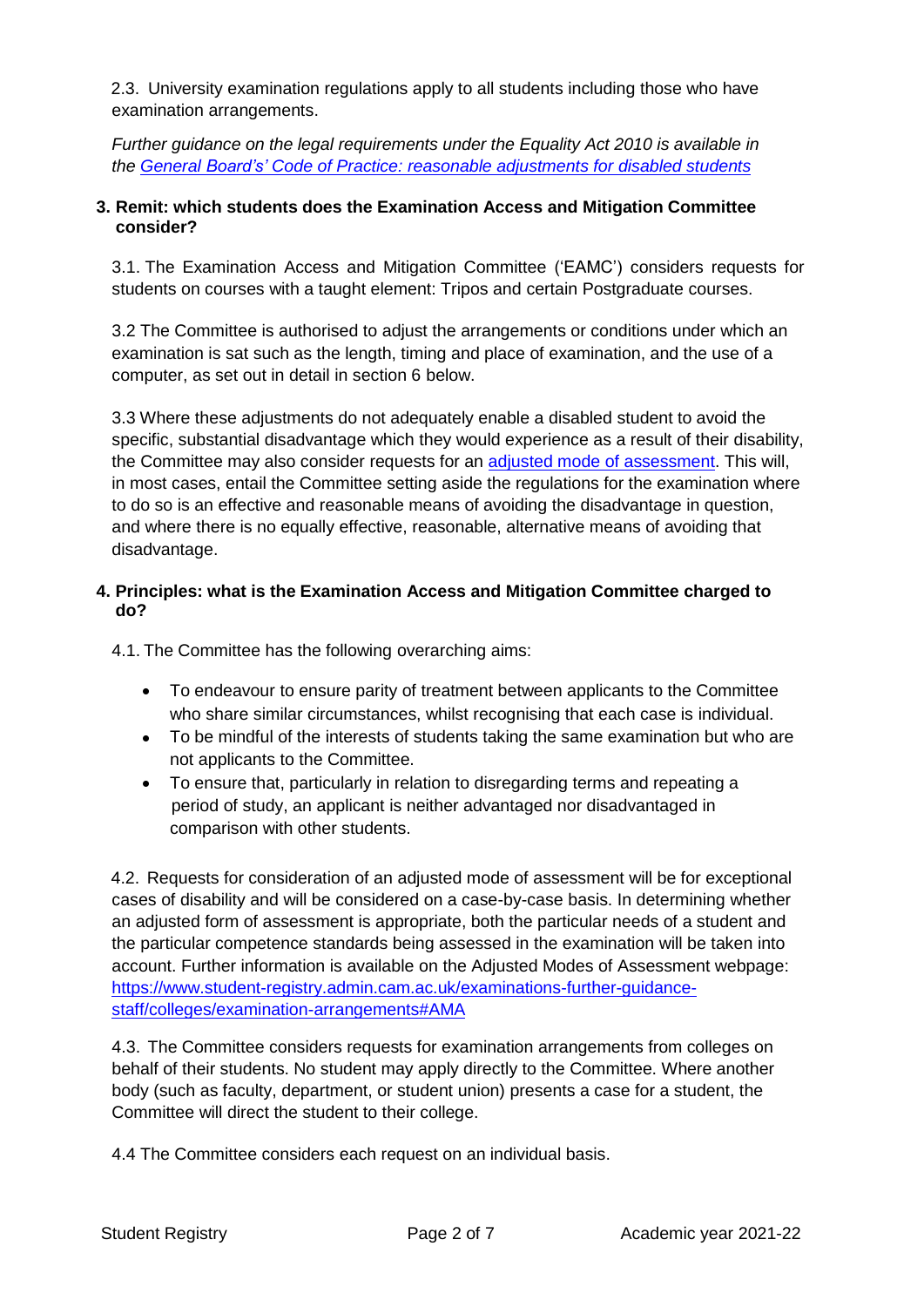## **5. Adjustments to examination arrangements: the role of the college**

5.1. Colleges should ask all students as a matter of course whether they believe they require adjustments to be made for them for examination purposes. A disabled student's college will receive a copy of any Student Support Document (SSD), issued to disabled students who disclose a disability to the Disability Resource Centre (DRC) and require adjustments. The college should discuss any adjustments the student considers they need and any SSD with the student as soon as the student takes up their place at Cambridge, and in every Michaelmas Term thereafter. The discussions should determine what examination arrangements (if any) are to be sought in the forthcoming academic year.

Using CamSIS, a college must request examination arrangements by the deadline, which is the division of Lent term. **For 2021/22 this is 13 February 2022**. The deadline is required to allow the student time to practise with the approved adjustment before the examination(s). Consequently, it may not be possible to accommodate all aspects of a college's request if the request is received after the deadline. Where supporting documentation is required, but not available at this date, this must be submitted no later than, the final Friday of Lent Full term. **For 2021/22, this is 19 March 2022.**

5.2. After the examination(s), the college should meet with the student to review the examination arrangements and discuss whether to apply for the same in the coming academic year or to seek alternative arrangements or an adjusted mode of assessment.

5.3. Where a student believes they require examination arrangements, but does not hold an SSD, the college might refer them to the DRC or alternatively, should contact [exam.arrangements@admin.cam.ac.uk \(](mailto:exam.arrangements@admin.cam.ac.uk)if the student is unable (or unwilling) to be referred to the DRC, to determine what documentation is required to support the request. The same deadlines apply.

5.4. Requests do not carry over from year to year. Colleges must review the adjustments received by each student and agree whether to seek the same or a different adjustment (if any). Colleges must make a separate request for each student each year.

The Committee understands that some circumstances, which might require adjustments to an examination, may not become known until later in the Lent Term and that the college may therefore only be able to notify the EAMC at that point. Therefore, as soon as the need is identified, the college should seek the advice of the Committee by emailing [exam.arrangements@admin.cam.ac.uk. T](mailto:exam.arrangements@admin.cam.ac.uk.)he Committee will consider the case but it may not be possible to accommodate the request, especially where it requires an adjustment that the student must practise.

5.5. The Committee considers the request and the evidence in the light of its principles (ref para 4.3 above). Where necessary, the request will be discussed further with the college. The Committee confirms the outcome to the college via CamSIS.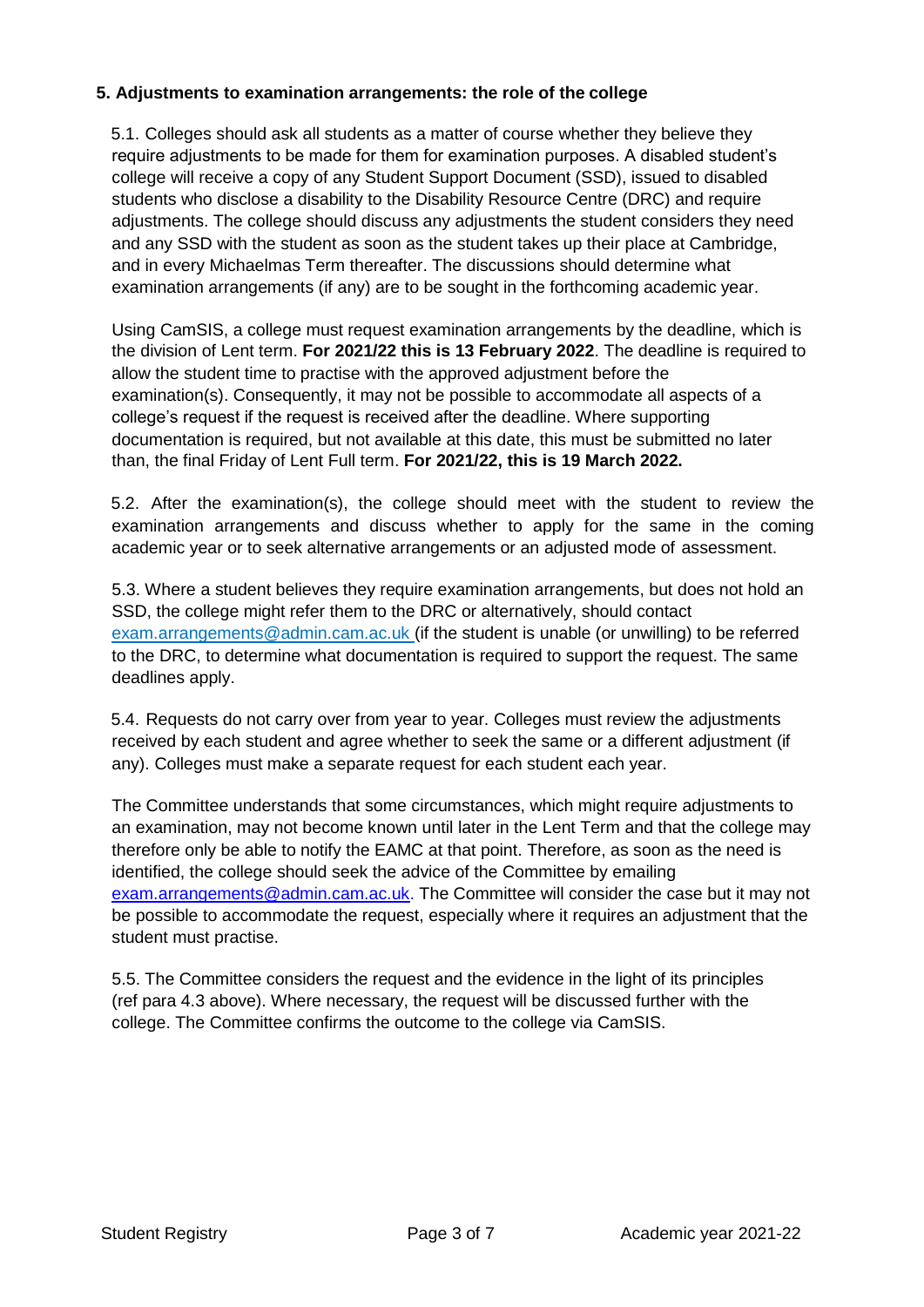## **6. Procedure: how a decision is reached about adjustments to examination arrangements**

6.1. The adjustments are determined on a case-by-case basis, based on the evidence provided, and for all students are judged against normal practice in the UK.

6.2. To reach a decision, discussion may take place between the college, the DRC and the the EAMC and these parties may advise each other in order to ascertain what arrangements will meet the principles of the Committee. If necessary, the Secretary of the Committee may arrange for the matter to be reviewed by a medically qualified member of staff and / or a Senior Tutor.

6.3. If a student has any questions about examination arrangements, they should ask the college to contact the EAMC via [exam.arrangements@admin.cam.ac.uk.](mailto:exam.arrangements@admin.cam.ac.uk)

6.4. Advice to staff and students is available from a number of sources, including the [DRC](http://www.admin.cam.ac.uk/univ/disability/students/exam.html) and the [Student Advice Service.](https://www.cambridgesu.co.uk/support/advice/)

6.5. Please note that advice does not constitute authority and that authority to agree examination arrangements rests with the EAMC. No other body, including colleges, the DRC or Faculties and Departments, may authorise examination arrangements. Confirmation will only be given by the Committee to the college.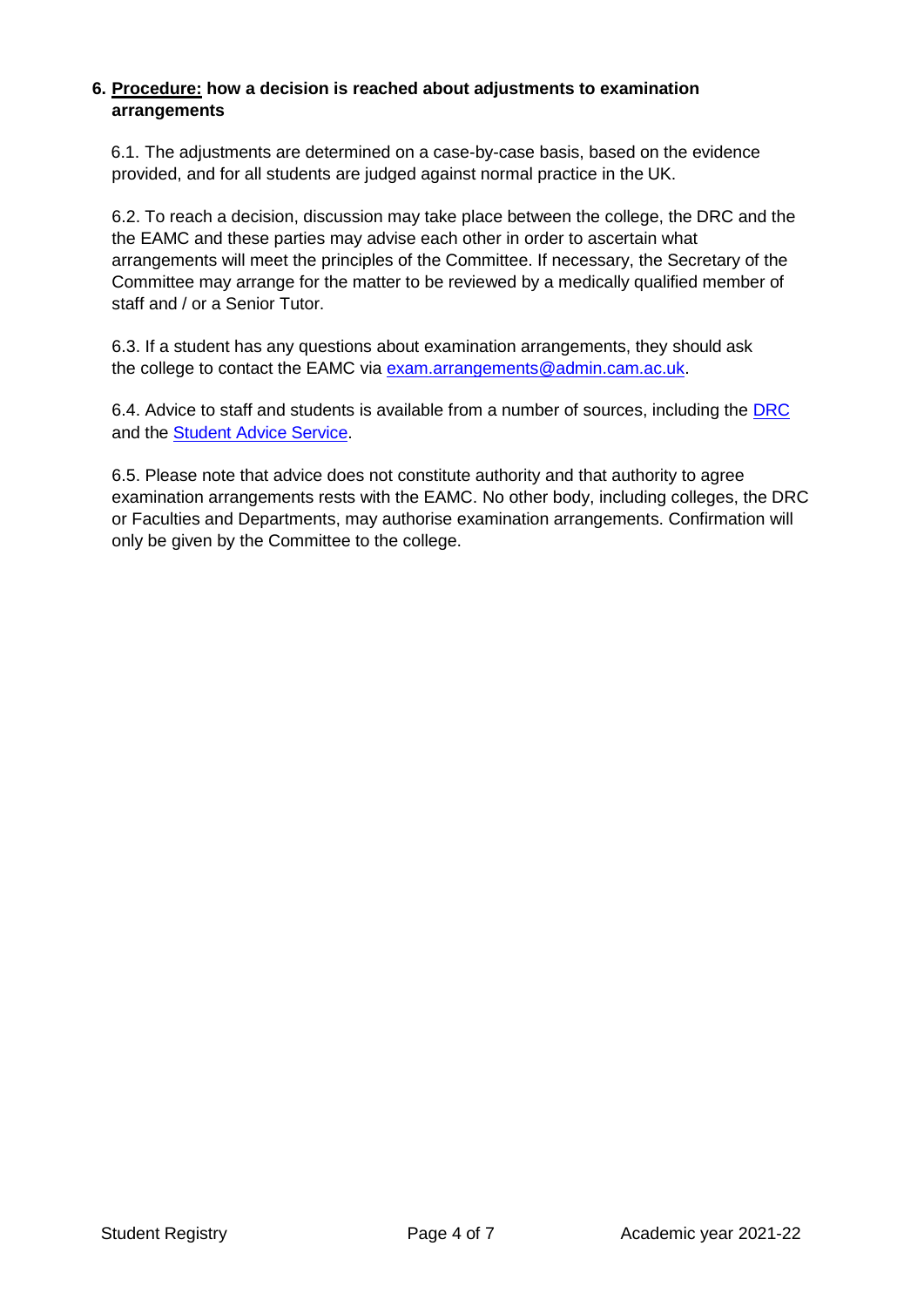## **7.Provision: what sort of things are agreed as adjustments to examination arrangements for traditional written exams taken in-person.**

7.1. The following is not exhaustive, nor should it be taken to imply that, given a particular set of circumstances, the Committee would automatically reach a particular decision. Each case is considered individually.

## *In the exam site*

7.2. Physical adjustments to conditions may be made, for example use of a specific chair, table and / or lighting; bringing in medicine or food / drink for medical reasons.

7.3. If this is likely to disturb others, the college is required to take responsibility for accommodating its student(s).

# *Specific Learning Difficulties (SPLDs)*

*7.4.* Students who are diagnosed with SpLDs are normally awarded a maximum of 25% extra time. They may also be permitted to use a pc if their diagnosis explicitly states that this should be provided. Students diagnosed with SpLD normally sit their examinations in the designated University examination sites. However, as described below, each of these arrangements may be varied in particular

# *7.5. Alternative format of how examination question paper is presented*

The examination question paper may be presented differently, for example in braille or on coloured paper or a student may be allowed to use low vision aids. Where required, a reader may be used in written examinations; sign language may be used in aural examinations. Apart from the differences in presentation, the examination questions would remain as set and the rubric unchanged. The form of the examination is prescribed in Ordinance.

## *Additional time*

7.6. Normally an overall maximum of up to 25 % additional time is agreed. The Committee may prescribe how the time is used, for example supervised rest breaks away from the examination, where writing is not permitted, or it might allow the student to use the time as they wish for example to work or rest or move around. A central examination site is provided specifically for students with additional time; in this site, there may be a variety of end times in any one session and students will be leaving at different times; some students may be allowed to move around during the exam. Additional time is provided at the end of the examination, not the beginning, so a student who is allowed 25 % additional time for a 3hr exam will finish 45 minutes later than the rest of the cohort. This might mean having only a short break if the student has two examinations on one day.

7.7. Allowances in excess of 25% are unusual in the UK. If the student submits evidence, obtained either from the UK or overseas, that indicates a recommendation for an allowance in excess of 25%, the Committee will consult the DRC to determine the need of that individual, taking into account normal practice in the UK. If a student is not satisfied with the decision, the Committee will refer the case for independent adjudication by a relevant expert external to the University.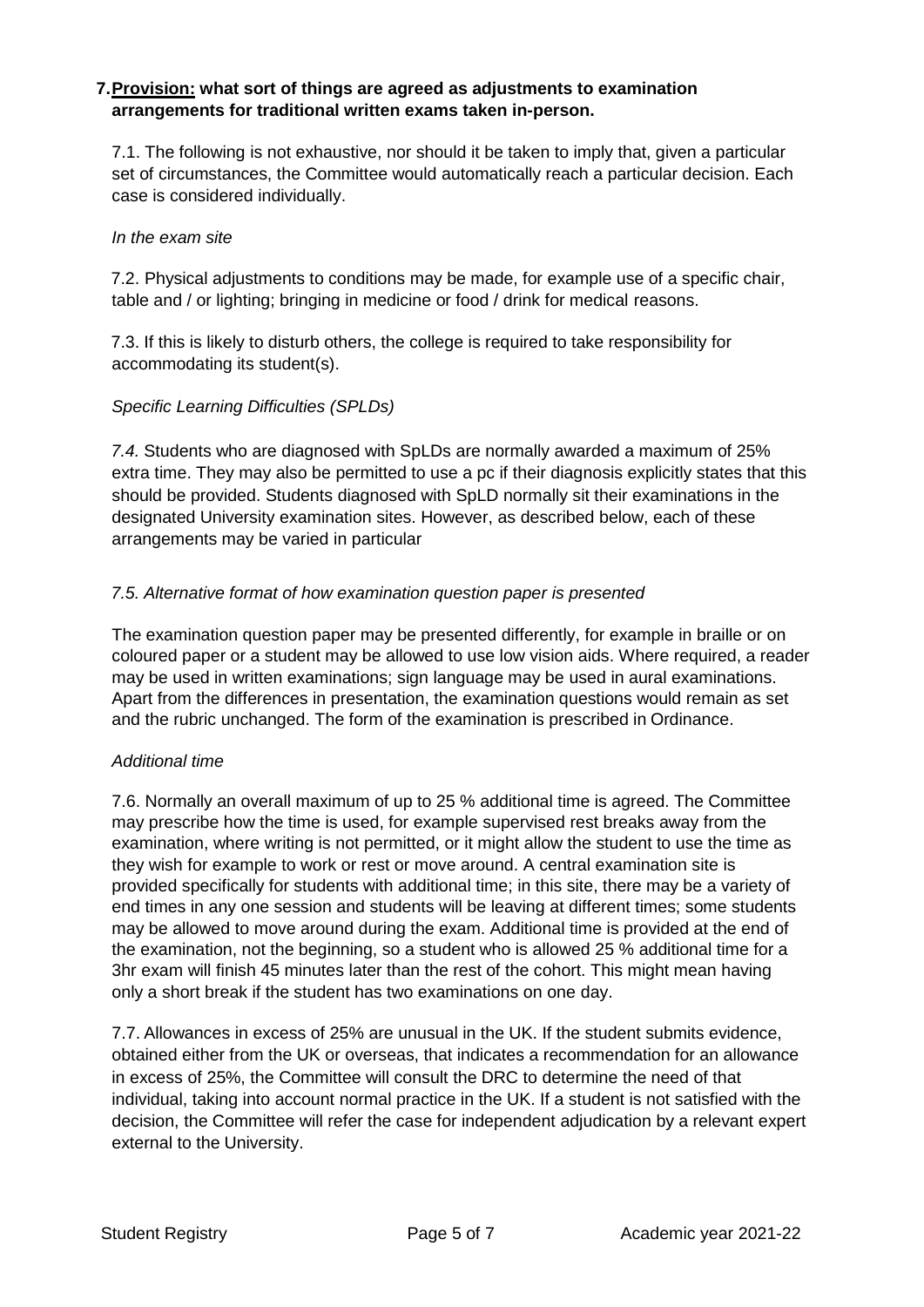## *Use of pc*

7.8. Where the use of a pc is permitted by the Committee, the University or college provides the pc; a student may only use their own equipment if this arrangement is explicitly approved by the EAMC. A central examination site is provided specifically for students who are permitted to use a pc. Each student is encouraged to attend a training and registration session at the central site, on a date fixed each year by the site organiser. If a student does not attend this session, they may be at a disadvantage. Students in this site may also be permitted additional examination time - please refer above (para 7.4).

## *Sitting examinations in college*

7.9. This is for exceptional and complex medical cases only. The request to the Committee is made at the discretion of the college, following discussion with the student. Where a college and the Committee agree that a student may sit examinations in college, the college then assumes responsibility for the practical implications and the examination environment. Official examination start times apply. An examination in college is subject to University examination regulations, including inspection by the Proctors. A *[Guide to In College Exams](https://www.student-registry.admin.cam.ac.uk/examinations-further-guidance-staff/colleges/guides-colleges)*  is available from the Student Registry

## *Using an amanuensis*

7.10. The EAMC may in certain circumstances permit a student to dictate answers to an amanuensis. Please see the [Guidance Notes for Using an Amanuensis.](https://www.student-registry.admin.cam.ac.uk/about-us/board-examinations/examination-guidance)

### *Rescheduling an examination*

7.11. In exceptional circumstances, the EAMC may permit a student to sit an examination at a time other than the officially timetabled one. This may require the student to be isolated overnight(s). It is the responsibility of the college to make all practical arrangements and to ensure that nothing improper occurs in terms of preparation for the examination. The student is required to sign a Declaration Form confirming that no improper means were used and acknowledging that sitting an examination earlier than the officially timetabled slot may mean that corrections to the question paper are not known when that student sits the examination. Please see the [Guidance notes for permitting early or late sitting.](https://www.student-registry.admin.cam.ac.uk/about-us/board-examinations/examination-guidance)

#### *Extensions to deadlines*

7.12. Where the submission date for a dissertation or other written work is prescribed by Ordinance, a college may apply to the Secretary to the EAMC at [eamc@admin.cam.ac.uk](mailto:eamc@admin.cam.ac.uk)  for an extension to the deadline, by submitting the [Application Form.](https://www.student-registry.admin.cam.ac.uk/about-us/EAMC) Please read the accompanying [Guidance Notes for Dissertation and Coursework Extensions.](https://www.student-registry.admin.cam.ac.uk/about-us/EAMC)

#### *Costs*

7.13. The Equality Act 2010 includes a statement to the effect that a person who is required to make a reasonable adjustment on behalf of an applicant is not entitled to require that applicant to pay any of the costs of that provision. There is no cost to the student (for example a disabled student cannot be charged for the cost of additional invigilation).